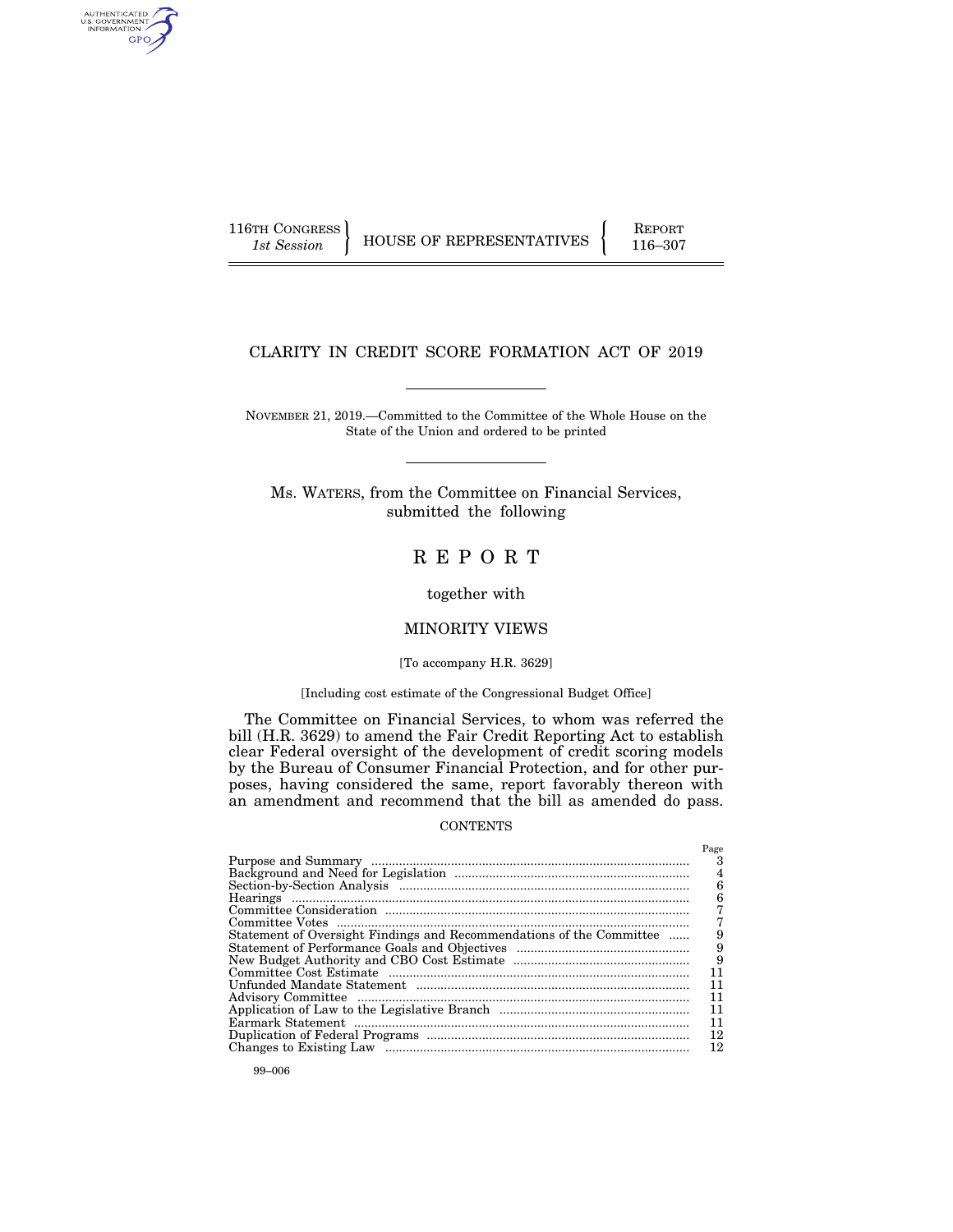The amendment is as follows:

Strike all after the enacting clause and insert the following:

#### **SECTION 1. SHORT TITLE.**

This Act may be cited as the "Clarity in Credit Score Formation Act of 2019". **SEC. 2. FINDINGS.** 

Congress finds the following:

(1) The February 2015 report of the Bureau of Consumer Financial Protection titled ''Consumer Voices on Credit Reports and Scores'' found that some consumers are reluctant to comparison shop for loans and other types of consumer credit products out of fear that they will lower their credit scores by doing so.

(2) The Bureau of Consumer Financial Protection found that one of the most common barriers for people in reviewing their own credit reports and shopping for the best credit terms was a lack of understanding of the differences between "soft" and "hard" inquiries and whether requesting a copy of their own report would adversely impact their credit standing. (3) The Bureau of Consumer Financial Protection revealed that consumers

with accurate perceptions of their creditworthiness may be better equipped to shop for favorable credit terms.

#### **SEC. 3. CONSUMER BUREAU OVERSIGHT OF CREDIT SCORING MODELS.**

The Fair Credit Reporting Act (15 U.S.C. 1681 et seq.) is amended—

(1) by adding at the end the following new section:

#### **''§ 630. Credit scoring models**

''(a) VALIDATED CREDIT SCORING MODELS.—Not later than 1 year after the date of the enactment of this section, the Bureau shall (in consultation with the Board of Governors of the Federal Reserve System, the Comptroller of the Currency, the Board of Directors of the Federal Deposit Insurance Corporation, and the National Credit Union Administration Board) issue final regulations applicable to any person that creates, maintains, utilizes, or purchases credit scoring models used in making credit decisions to establish standards for validating the accuracy and predictive value of all such credit scoring models, both before release for initial use and at regular intervals thereafter, for as long as such credit scoring models are made avail-able for purchase or use by such person.

''(b) PROHIBITION.—At least once every 2 years, the Bureau shall conduct a review of credit scoring models to determine whether the use of any particular factors, or the weight or consideration given to certain factors by credit scoring models, is inap-propriate, including if such factors do not enhance or contribute to the accuracy and predictive value of the models. Upon the conclusion of its review, the Bureau may prohibit a person described in subsection (a) from weighing, considering, or including certain factors in, or making available for purchase or use, certain credit scoring models or versions, as the Bureau determines appropriate.''; and

(2) in the table of contents for such Act, by adding at the end the following new item:

''630. Credit scoring models.''.

#### **SEC. 4. CONSUMER BUREAU STUDY AND REPORT TO CONGRESS ON THE IMPACT OF NON-TRA-DITIONAL DATA.**

(a) STUDY.—The Bureau of Consumer Financial Protection shall carry out a study to assess the impact (including the availability and affordability of credit and other noncredit decisions, the potential positive and negative impacts on consumer credit scores, and any unintended consequences) of using traditional modeling techniques or alternative modeling techniques to analyze non-traditional data from a consumer report and of including non-traditional data on consumer reports on the following:

(1) Consumers with no or minimal traditional credit history. (2) Traditionally underserved communities and populations.

(3) Consumers residing in rural areas.

(4) Consumers residing in urban areas.

(5) Racial and ethnic minorities and women.

(6) Consumers across various income strata, particularly consumers earning less than 120 percent of the area median income (as defined by the Secretary of Housing and Urban Development).

(7) Immigrants, refugees, and non-permanent residents.

(8) Minority financial institutions (as defined under section 308(b) of the Financial Institutions Reform, Recovery, and Enforcement Act of 1989 (12 U.S.C. 1463 note)) and community financial institutions.

(9) Consumers residing in federally assisted housing, including consumers receiving Federal rental subsidies.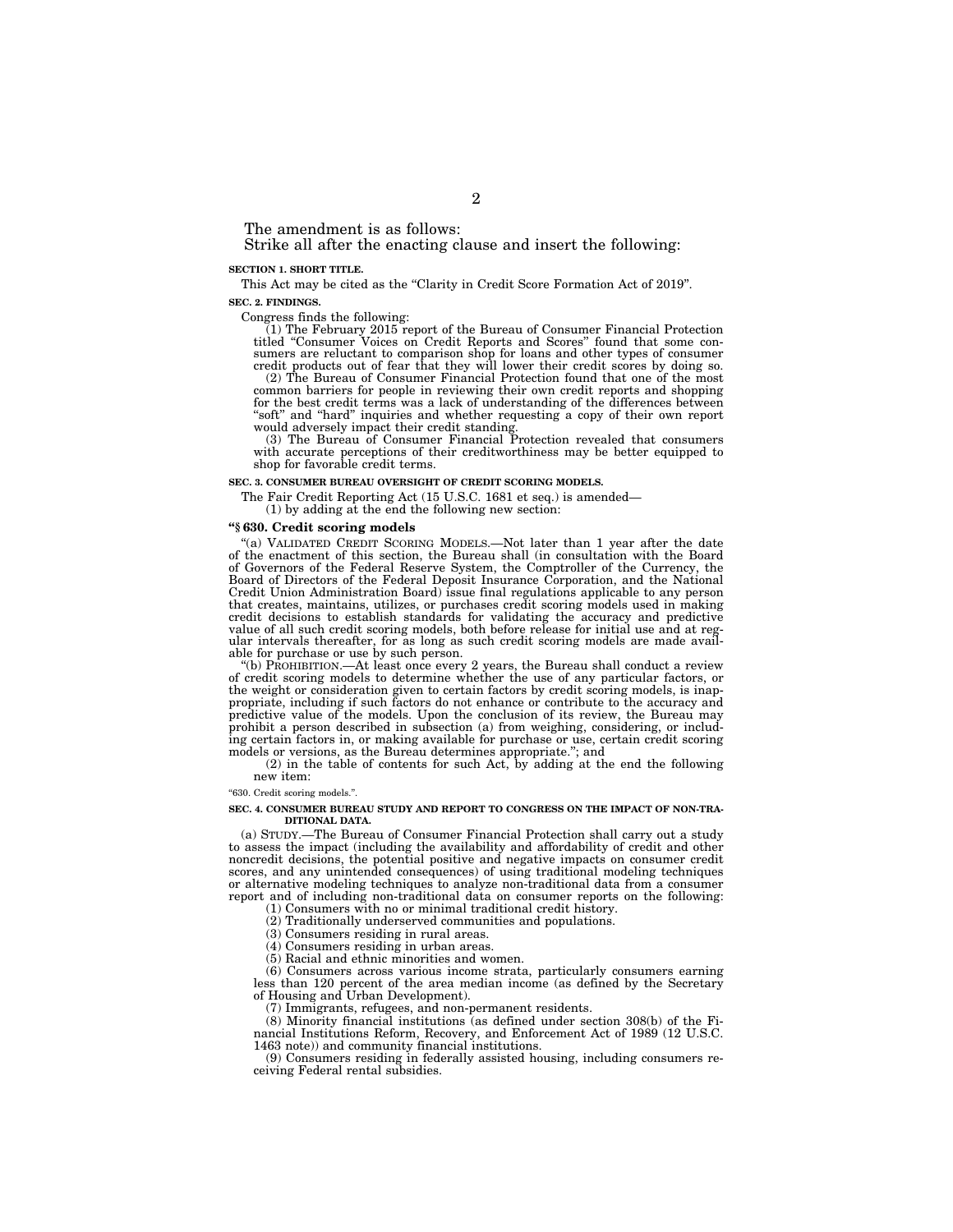(b) ADDITIONAL CONSIDERATIONS.—In assessing impacts under subsection (a), the Bureau of Consumer Financial Protection shall also consider impacts on—

(1) the privacy, security, and confidentiality of the financial, medical, and personally identifiable information of consumers;

(2) the control of consumers over how such information may or will be used or considered;

(3) the understanding of consumers of how such information may be used or considered and the ease with which a consumer may decide to restrict or prohibit such use or consideration of such information;

(4) potential discriminatory effects; and

(5) disparate outcomes the use or consideration of such information may cause.

(c) CONSIDERATION OF RECENT GOVERNMENT STUDIES.—In assessing impacts under subsection (a), the Bureau of Consumer Financial Protection shall also consider recent Government studies on alternative data, including—

(1) the report of the Bureau of Consumer Financial Protection titled ''CFPB Data Point: Becoming Credit Visible'' (published June 2017); and

(2) the report of the Comptroller General of the United States titled ''Financial Technology: Agencies Should Provide Clarification on Lenders' Use of Alternative Data'' (published December 2018).

(d) REPORT.—Not later than 1 year after the date of the enactment of this Act, the Bureau of Consumer Financial Protection shall issue a report to the Committee on Financial Services of the House of Representatives and the Committee on Banking, Housing, and Urban Affairs of the Senate containing all findings and determinations, including any recommendations for any legislative or regulatory changes, made in carrying out the study required under subsection (a).

(e) DEFINITIONS.—In this section:

(1) ALTERNATIVE MODELING TECHNIQUES.—The term ''alternative modeling techniques'' means statistical and mathematical techniques that are not traditional modeling techniques, including decision trees, random forests, artificial neutral networks, nearest neighbor, genetic programming, and boosting algorithms.

(2) CONSUMER REPORT.—The term ''consumer report'' has the meaning given such term in section 603 of the Fair Credit Reporting Act (15 U.S.C. 1681a).

(3) NON-TRADITIONAL DATA.—The term ''non-traditional data'' means data related to telecommunications, utility payments, rent payments, remittances, wire transfers, data not otherwise regularly included in consumer reports issued by consumer reporting agencies described under section 603(p), and such other items as the Bureau of Consumer Financial Protection deems appropriate.

(4) TRADITIONAL MODELING TECHNIQUES.—The term ''traditional modeling techniques'' means statistical and mathematical techniques (including models, algorithms, linear and logistic regression methods, and their outputs) that are traditionally used in automated underwriting processes.

#### PURPOSE AND SUMMARY

On July 9, 2019, Representative Stephen Lynch introduced H.R. 3629, the ''Clarity in Credit Score Formation Act of 2019,'' which establishes clear Federal oversight of the development of credit scoring models by directing the Consumer Financial Protection Bureau (CFPB) to set standards for validating the accuracy and predictive value of credit scoring models, both before their initial use by creditors and at regular intervals thereafter, for as long as those models are available for purchase. The bill gives the CFPB explicit authority to prohibit credit scoring developers from weighing, considering, or including certain factors or making available for purchase or using certain outdated credit scoring models or versions that may create misleading and false determinations of consumers' creditworthiness.

The bill would also require the CFPB to study the impact of having more non-traditional data on consumer reports and the use of alternative data in credit scoring models on consumers' access to, and the affordability of, credit products and services and other matters, including a review of the impact on consumers with limited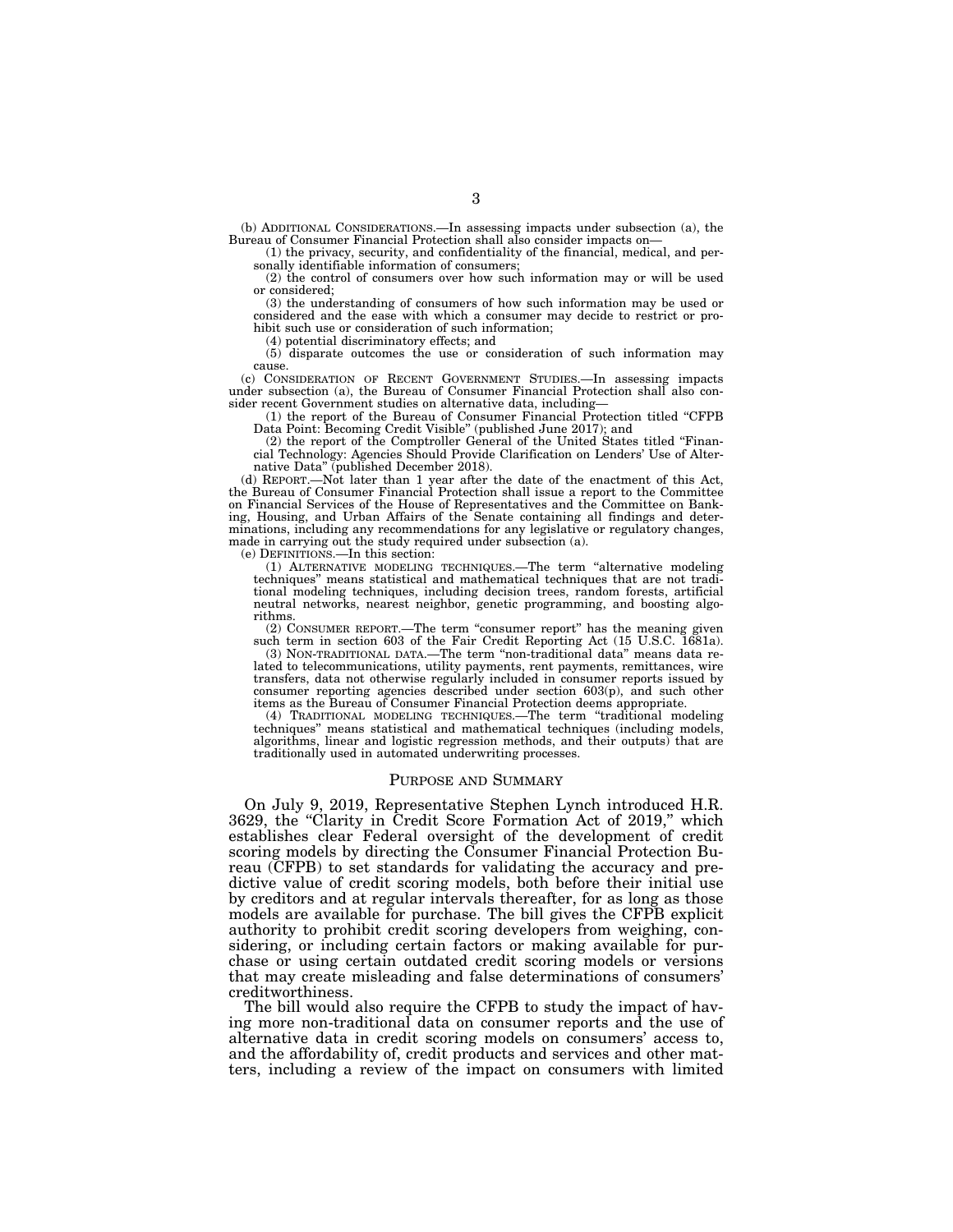or no traditional credit histories, racial and ethnic minorities, women, and consumers residing in Federally-assisted rental housing.

# BACKGROUND AND NEED FOR LEGISLATION

Our nation's credit reporting system is broken yet has an impact on almost every American. Credit scores and credit reports are increasingly relied upon by creditors, employers, insurers, and even law enforcement. Yet it has been more than 15 years since Congress enacted comprehensive reform of the consumer reporting system,1 and there have been numerous shortcomings with the current system identified during that time that need to be addressed. For example, the Federal Trade Commission (FTC) study found in 2012 that one out of every five consumers have a verified error on their consumer reports and 5 percent had errors serious enough to result in them being denied credit or paying more for mortgages, auto loans, insurance policies, and other financial obligations.2 An analysis of the CFPB consumer complaint database revealed that in 2018, credit reports were the most complained about financial product, and the three major credit bureaus—Equifax, Experian and TransUnion—were the most-complained about financial companies.3 It is critical that Congress act swiftly to address these critical flaws and modernize the Fair Credit Reporting Act to ensure the credit reporting system works better for all Americans.

Although Federal prudential regulators review the performance of the use of credit scoring models by lenders as part of safety and soundness reviews, and the CFPB has some general supervision of credit score developers through its larger participant rule,<sup>4</sup> there is no clearly defined supervisory framework that focuses on the development or initial and ongoing validation of credit scoring models. The Government Accountability Office recently urged regulators to clarify for lenders the appropriate use of alternative data in the underwriting process.<sup>5</sup>

Consumers with minimal or no traditional credit history may have difficulty accessing affordable credit or be unable to secure rental housing because they do not have sufficient credit information to generate a score. This has an impact especially on communities of color and creditworthy low-income households that could with the appropriate underwriting, safely participate in the prime lending market.<sup>6</sup>

<sup>&</sup>lt;sup>1</sup>The Fair and Accurate Credit Transactions Act of 2003 (FACT Act; P.L. 108-159), among other things, allows consumers to request and obtain a free credit report once a year from each of the three nationwide consumer reporting agencies. 2https://www.ftc.gov/sites/default/files/documents/reports/section-319-fair-and-accurate-credit-

transactions-act-2003-fifth-interim-federal-trade-commission/130211factareport.pdf. 3https://uspirg.org/news/usp/youre-not-alone-cfpb-complaints-rise.

<sup>4</sup>https://www.consumerfinance.gov/policy-compliance/rulemaking/final-rules/defining-larger-

<sup>&</sup>lt;sup>5</sup> Government Accountability Office, Financial Technology: Agencies Should Provide Clarification on Lenders' Use of Alternative Data (2018), *available at* https://www.gao.gov/assets/700/

<sup>696149.</sup>pdf. 6 Consumer Financial Protection Bureau, Data Point: Credit Invisibles (2015), *available at*  https://files.consumerfinance.gov/f/201505\_cfpb\_data-point-credit-invisibles.pdf.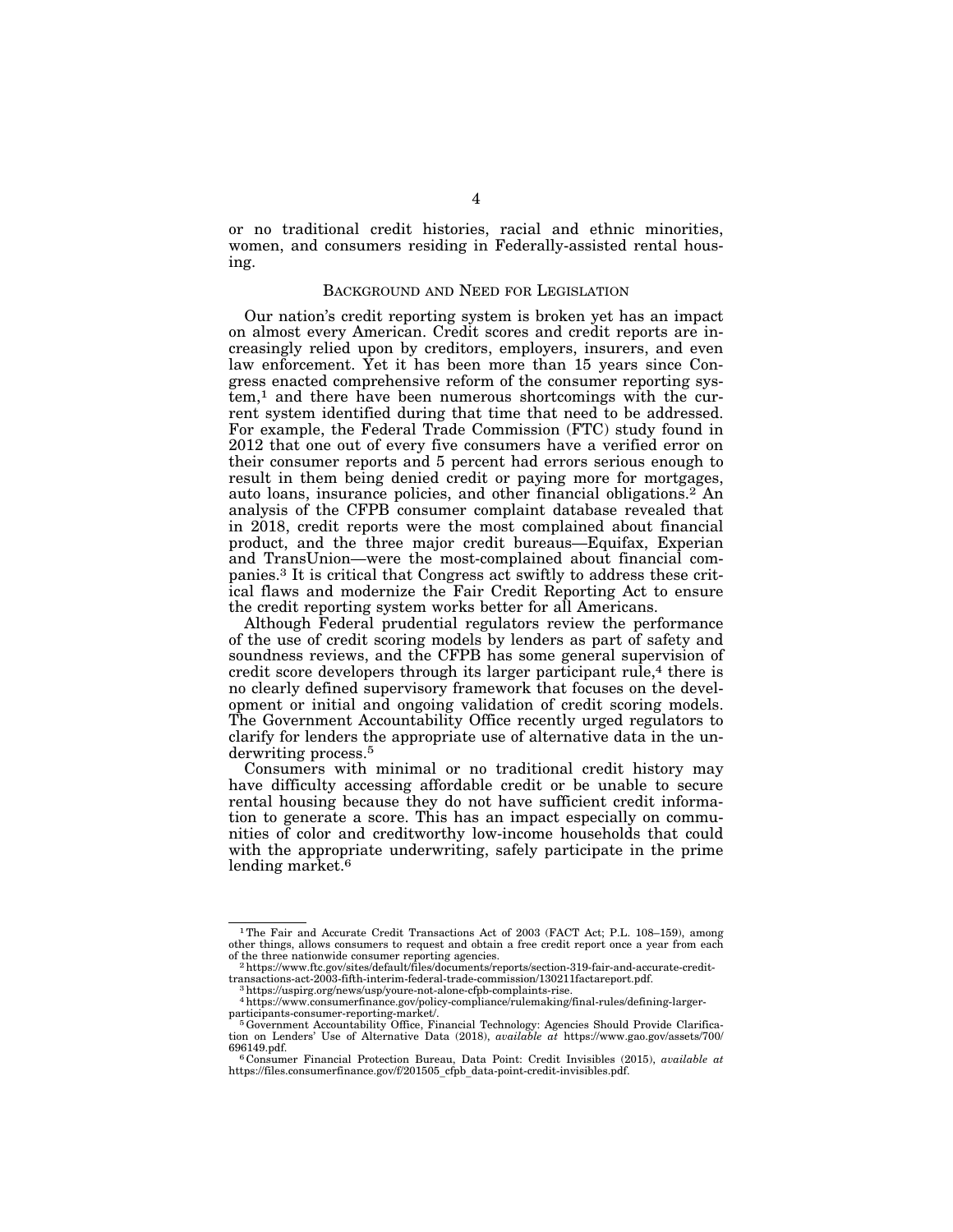This legislation is supported by more than 80 consumer, civil rights, labor, and community organizations.7 The National Association of Realtors also support this legislation.8

Some stakeholders point to the benefits of using alternative payment data, such as utility, rental and telecommunications payment histories, to improve creditors' ability to differentiate between highand low-risk profiles of consumers with no or thin credit files, which, presumably, would also expand access to credit for "credit invisibles."<sup>9</sup> Other stakeholders, however, have warned that the consideration of certain non-traditional data, such as utility, rental, and telecommunications data, to evaluate consumers' creditworthiness may cause more harm than good for some consumers. These stakeholders recommend evaluating the unique benefits and disadvantages of increasing the reporting of alternative data to the nationwide CRAs and as factors in scoring models.10

This bill is substantially similar to Title V of the discussion draft of the ''Comprehensive Consumer Credit Reporting Reform Act of 2019'' considered at a full committee hearing on February 26, 2019 and was introduced in previous congresses.11

<sup>7</sup>Supporting organizations include Americans for Financial Reform, A2Z Real Estate Consultants, African American Health Alliance, Alaska Public Interest Research Group, Allied Progress, Arkansas Community Organizations, BREAD Organization, CAFE Montgomery MD, Center for Digital Democracy, Cleveland Jobs with Justice, Community Action Human Resources Agency (CAHRA), Congregation of Our Lady of the Good Shepherd, US Provinces, Connecticut, Fair<br>Housing Center, Consumer Action, Consumer Federation of America, Consumer Federation of<br>California, Consumer Reports, CWA Local 1081, Council, Inc., Demos, Denver Area Labor Federation, East Bay Community Law Center, FAITH IN TEXAS, Famicos Foundation, FLARA, Florida Alliance for Consumer Protection, Greater Longview United Way, Groundcover News, Habitat for Humanity of Camp Co, TX, Hawaiian Community Assets, Housing Action Illinois, Housing and Family Services of Greater New York,<br>Inc., Mary House, Inc., Maryland Consumer Rights Coalition, Miami Valley Fair Housing Cen-<br>ter, Inc., Mobilization for Justice Inc tional Association of Consumer Advocates, National Association of Social Workers, National Association of Social Workers West Virginia Chapter, National Center for Law and Economic Jus-tice, National Consumer Law Center (on behalf of its low-income clients), National Fair Housing Alliance, National Housing Law Project, National Housing Resource Center, National Rural So-<br>cial Work Caucus, New Economics for Women, New Jersey Citizen Action, New Jersey Tenants<br>Organization, New York Legal Assistance In Community Building, Inc., PathWays PA, Pennsylvania Council of Churches, People Demanding Action, Progressive Leadership Alliance of Nevada, Project IRENE, Prosperity Now, Public<br>Citizen, Public Justice Center, Public Law Center, Public Utility Law Project of New York,<br>Rocky Mountain Peace and Justice Cente tion, The Center for Survivor Agency and Justice, The Disaster Law Project, The Greenlining Institute, The Leadership Conference on Civil and Human Rights, THE ONE LESS FOUNDA-TION, Tzedek DC, U.S. PIRG, Urban Asset Builde

client matter in the external association of Realtors letter, *available at* https://narfocus.com/billdatabase/<br>clientfiles/172/2/3417.pdf.<br><sup>9</sup>Michael Turner and Patrick Walker, Predicting Financial Account Delinquencies w

and Telecom Payment Data (2015), *available at* http://www.perc.net/wp-content/uploads/2015/05/

<sup>&</sup>lt;sup>10</sup>Chi Chi Wu, Proceed with Caution on Credit Scoring with Alternative Data (2015), *available at* https://www.americanbanker.com/opinion/proceed-with-caution-on-credit-scoring-with-alternative-data. 11Financial Services Committee Hearing: Who's Keeping Score? Holding Credit Bureaus Ac-

countable and Repairing a Broken System (2019). Hearing information available at https://<br>financialservices.house.gov/calendar/eventsingle.aspx?EventID=402343. Also see H.R. 5282<br>(114th Congress), the Comprehensive Consume documentsingle.aspx?DocumentID=400788.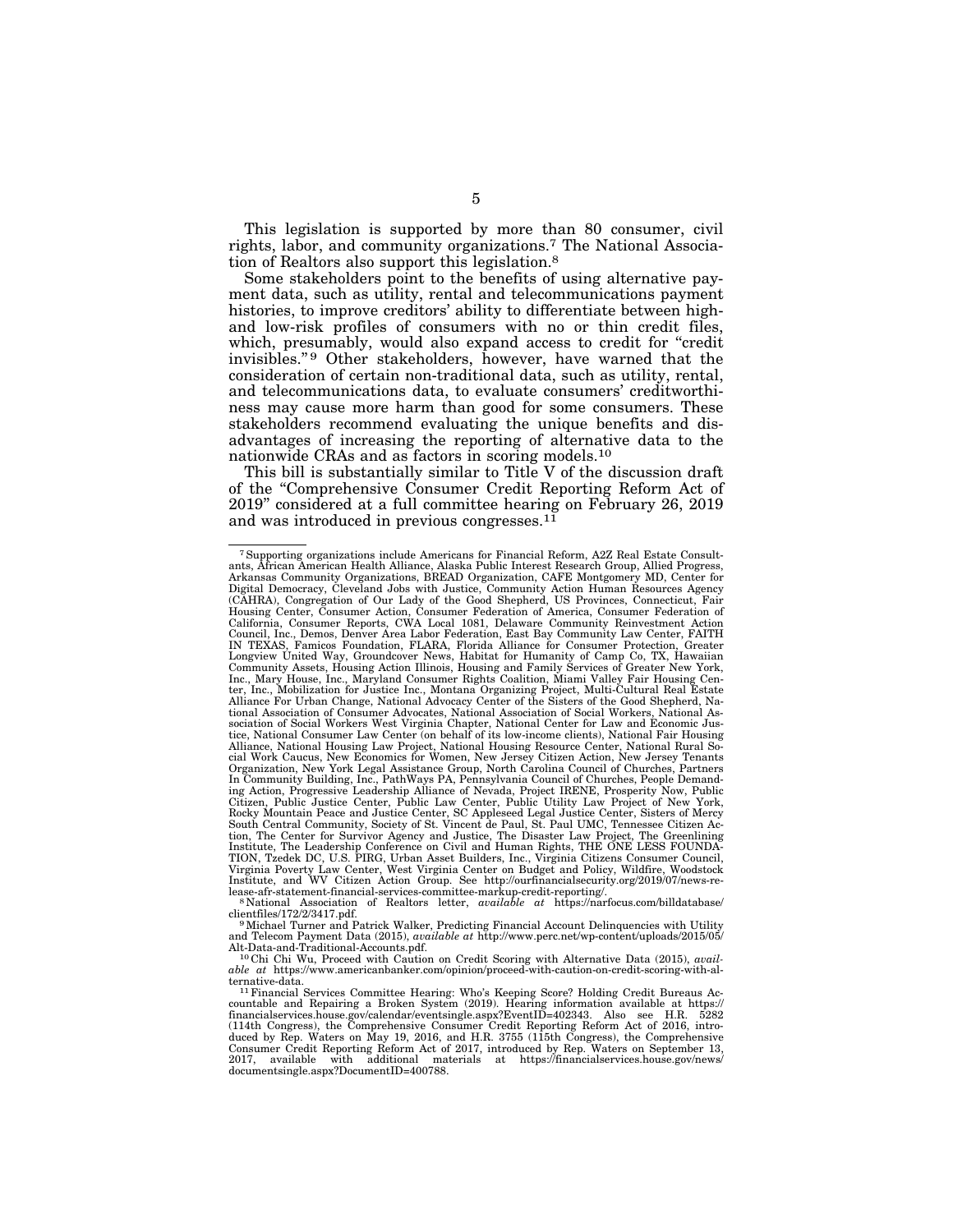#### SECTION-BY-SECTION ANALYSIS

# *Section 1. Short title*

This section provides that H.R. 3629 may be cited as the "Clarity" in Credit Score Formation Act of 2019.''

#### *Section 2. Findings*

This section highlights Consumer Financial Protection Bureau findings that consumers have difficulties in understanding how credit scores are made and formed, and also have difficulty understanding how to improve their credit reports and scores. Consumers need more clear and accurate understandings of their scores, and how they can improve them and seek better credit opportunities.

#### *Section 3. Consumer Bureau oversight of credit scoring models*

This section adds a new section, 630 to the Fair Credit Reporting Act.

The new section 630 directs the Consumer Financial Protection Bureau to issue final regulations and standards to validate the accuracy and predictive value of credit scoring models no later than 1 year after the enactment of this section. This section also encourages the Consumer Financial Protection Bureau to conduct a review of such credit scoring models at least once every two years to determine if the factors used are effective and grants the Bureau authority to prohibit a person or agency from weighing, considering, or including certain factors in their credit scoring models.

# *Section 4. CFPB Consumer Bureau study and report to congress on the impact of non-traditional data*

This section requires the Consumer Financial Protection Bureau to study and assess the impact of nontraditional data on the availability and affordability of credit, consumer credit scores, and any unintended consequences. This section also requires the Bureau to provide a report highlighting findings of such study and provide recommendations for any legislative or regulatory changes.

#### **HEARINGS**

For the purposes of section 103(i) of H. Res. 6 for the 116th Congress—

(1) The Committee on Financial Services held a hearing, entitled ''Who's Keeping Score? Holding Credit Bureaus Accountable and Repairing a Broken System'' to consider the ''Comprehensive Consumer Credit Reporting Reform Act of 2019'' (Title V of the discussion draft is substantially similar to H.R. 3629) on February 26, 2019. The two-panel hearing consisted of first the three CEOs of the three largest Credit Reporting Agencies: Equifax, TransUnion, and Experian. Witnesses on the second panel included representatives from the National Fair Housing Alliance, the National Consumer Law Center, UnidosUS, U.S. Public Interest Research Group (PIRG), and a Paul Hastings partner and attorney. The hearing allowed Members of the Financial Services Committee to hear from witnesses about the continuing challenges modernizing the Fair Credit Reporting Act to better protect consumers and their data, as well as other legislation to help overcome those challenges.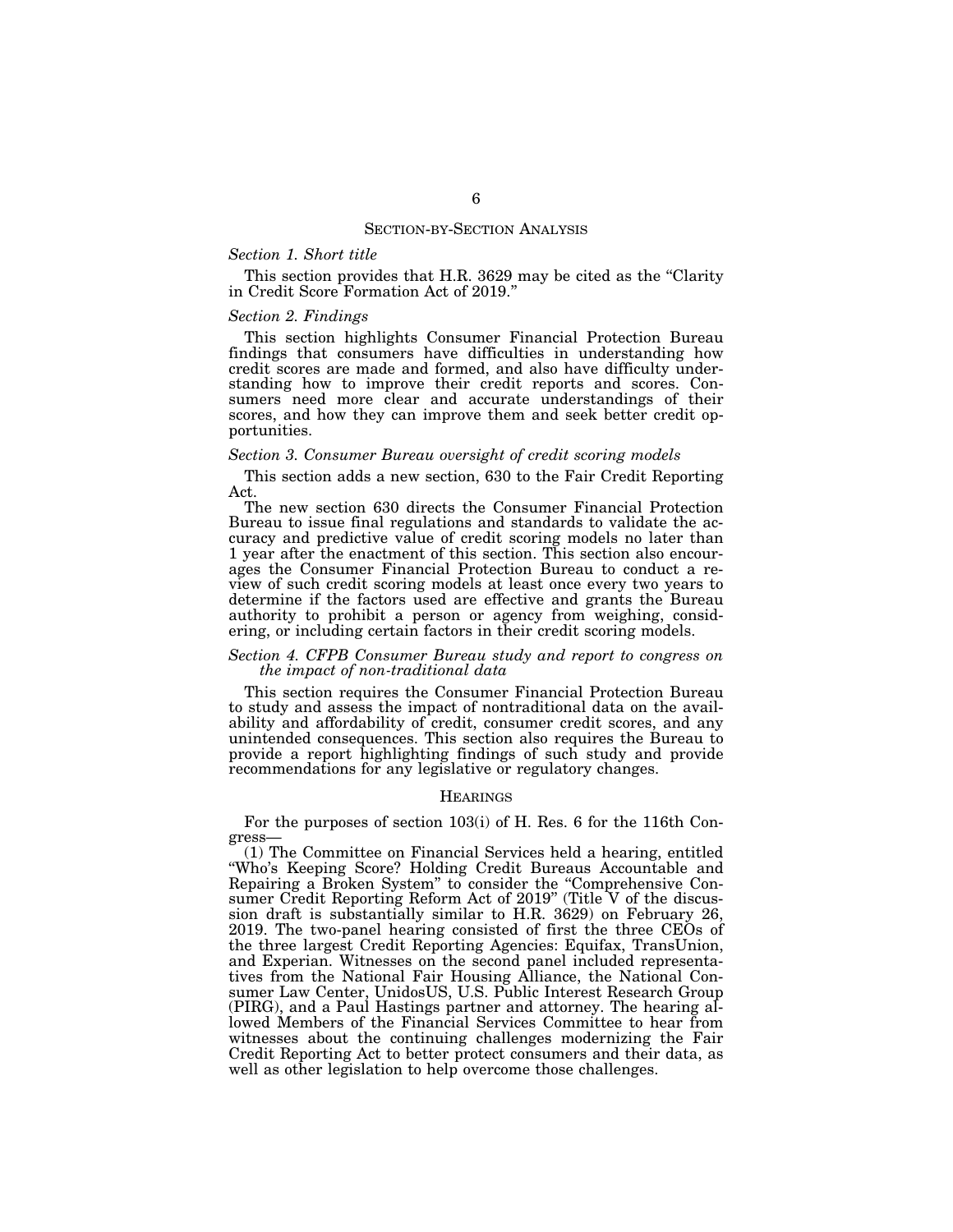(2) The Committee on Financial Services' taskforce on Financial Technology held a hearing, entitled "Examining the Use of Alternative Data in Underwriting and Credit Scoring to Expand Access to Credit'' on July 25, 2019 to discuss emerging technologies and how they impact access to credit, and their impact across communities. The panel consisted of representatives from the National Consumer Law Center, Tulane University Law School, The Government Accountability Office (GAO), Upstart, and Upturn.

(3) In addition, during the 115th Congress, the Financial Services Committee held a two-part hearing on the Equifax data breach and related credit reporting and consumer data protection issues. The first part of the hearing entitled ''Examining the Equifax Data Breach'' took place on October 5, 2017 and featured the former Chairman and CEO to Equifax. The Committee also held a Minority Day hearing, which was a continuation of the hearing entitled, "Examining the Equifax Data Breach" and took place on October 25, 2017. Witnesses included representatives from the Consumer Financial Protection Bureau, the National Consumer Law Center, Georgetown University Law Center, and the Office of the New York State Attorney General.

#### COMMITTEE CONSIDERATION

The Committee on Financial Services met in open session on July 16, 2019, and ordered H.R. 3629 to be reported favorably to the House with an amendment in the nature of a substitute by a vote of 32 yeas and 26 nays, a quorum being present.

#### COMMITTEE VOTES AND ROLL CALL VOTES

In compliance with clause 3(b) of rule XIII of the Rules of the House of Representatives, the Committee advises that the following roll call votes occurred during the Committee's consideration of H.R. 3629: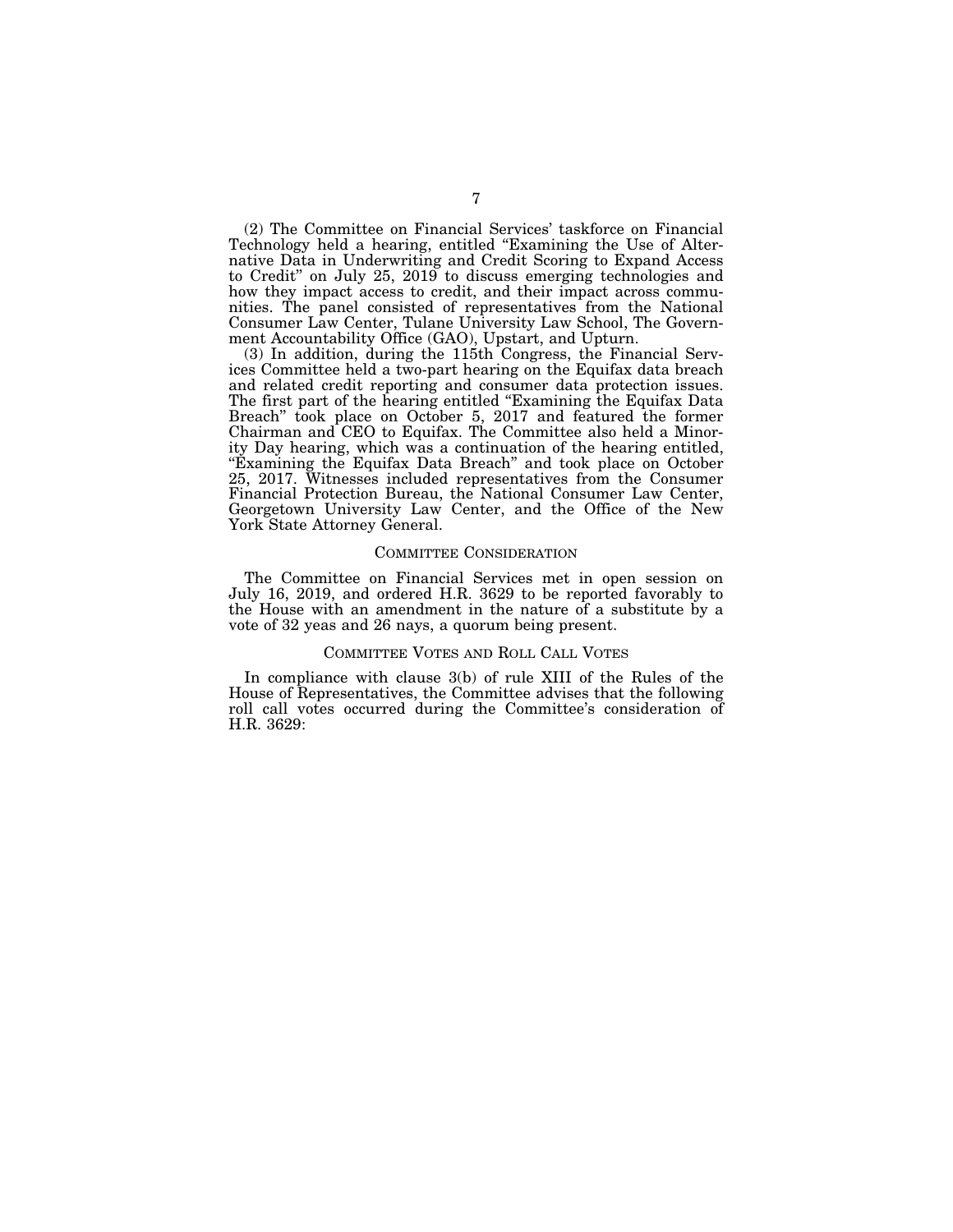| Present | Representatives               | Ayes                        | Nays                    |
|---------|-------------------------------|-----------------------------|-------------------------|
|         | Ms. Waters, Chairwoman        | X                           |                         |
|         | Mrs. Maloney                  | $\overline{\mathbf{x}}$     |                         |
|         | Ms. Velázquez                 | $\overline{x}$              |                         |
|         | Mr. Sherman                   | X                           |                         |
|         | Mr. Meeks                     | $\overline{\mathbf{x}}$     |                         |
|         | Mr. Clay                      | x                           |                         |
|         | Mr. Scott                     | $\bar{\textbf{x}}$          |                         |
|         | Mr. Green                     | $\overline{\mathbf{x}}$     |                         |
|         | Mr. Cleaver<br>Mr. Perlmutter | $\bar{x}$<br>$\overline{x}$ |                         |
|         | Mr. Himes                     | X                           |                         |
|         | Mr. Foster                    | X                           |                         |
|         | Mrs. Beatty                   | X                           |                         |
|         | Mr. Heck                      |                             |                         |
|         | Mr. Vargas                    | $\overline{\mathbf{x}}$     |                         |
|         | Mr. Gottheimer                | X                           |                         |
|         | Mr. Gonzalez (TX)             | $\overline{\mathbf{x}}$     |                         |
|         | Mr. Lawson                    | X                           |                         |
|         | Mr. San Nicolas               | X                           |                         |
|         | Ms. Tlaib                     | $\overline{x}$              |                         |
|         | Ms. Porter                    | X                           |                         |
|         | Ms. Axne                      | $\overline{x}$              |                         |
|         | Mr. Casten                    | X                           |                         |
|         | Ms. Pressley                  | $\overline{x}$              |                         |
|         | Mr. McAdams                   | X                           |                         |
|         | Ms. Ocasio-Cortez             | $\overline{x}$<br>X         |                         |
|         | Ms. Wexton<br>Mr. Lynch       | $\overline{\mathbf{x}}$     |                         |
|         | Ms. Gabbard                   | $\overline{\mathbf{x}}$     |                         |
|         | Ms. Adams                     | $\overline{\mathbf{x}}$     |                         |
|         | Ms. Dean                      | $\overline{x}$              |                         |
|         | Mr. Garcia (IL)               | $\overline{x}$              |                         |
|         | Ms. Garcia (TX)               | X                           |                         |
|         | Mr. Phillips                  | $\overline{\mathbf{x}}$     |                         |
| 34      |                               |                             |                         |
|         | Mr. McHenry, Ranking Member   |                             | X                       |
|         | Ms. Wagner                    |                             | X                       |
|         | Mr. King                      |                             | X                       |
|         | Mr. Lucas                     |                             | X                       |
|         | Mr. Posey                     |                             | $\overline{\mathbf{x}}$ |
|         | Mr. Luetkemeyer               |                             | X                       |
|         | Mr. Huizenga                  |                             | X                       |
|         | Mr. Duffy                     |                             | X                       |
|         | Mr. Stivers                   |                             | x                       |
|         | Mr. Barr                      |                             | X                       |
|         | Mr. Tipton                    |                             | X                       |
|         | Mr. Williams                  |                             |                         |
|         | Mr. Hill                      |                             | X                       |
|         | Mr. Emmer                     |                             | Х                       |
|         | Mr. Zeldin                    |                             | X                       |
|         | Mr. Loudermilk                |                             | X                       |
|         | Mr. Mooney                    |                             | X                       |
|         | Mr. Davidson                  |                             | $\overline{\mathbf{x}}$ |
|         | Mr. Budd                      |                             | $\overline{\mathbf{x}}$ |
|         | Mr. Kustoff                   |                             | $\bar{x}$               |
|         | Mr. Hollingsworth             |                             | X                       |
|         | Mr. Gonzalez (OH)             |                             | X                       |
|         | Mr. Rose                      |                             |                         |
|         | Mr. Steil                     |                             | X                       |
|         |                               |                             | $\overline{\mathbf{x}}$ |
|         | Mr. Gooden                    |                             | X                       |
|         | Mr. Riggleman                 |                             | X                       |
| 26      |                               |                             |                         |

**Committee on Financial Services**<br>Full Committee<br>116th Congress (1st Session)

7/16/2019 Date:

Measure H.R. 3629 (Final Passage)

Amendment No.

Offered by: Mr. Lynch

| Agreed<br>Ŧо  | Yes] | No   | Prsnt | Wdm  |
|---------------|------|------|-------|------|
| Voice<br>Vote |      | Ayes |       | Nays |

| Record |                   |
|--------|-------------------|
| Vote   |                   |
|        | 33 Ayes - 25 Noes |
|        |                   |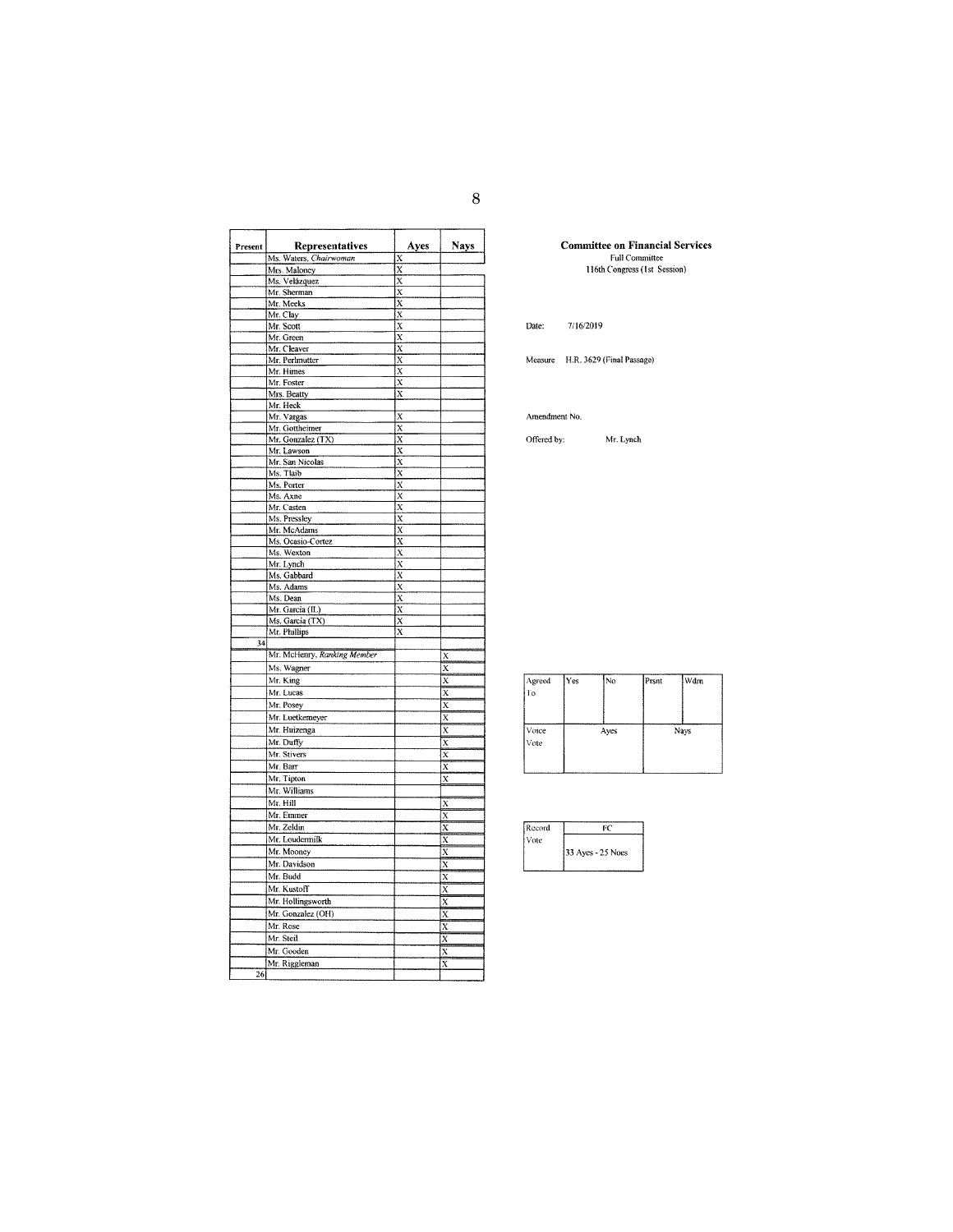# STATEMENT OF OVERSIGHT FINDINGS AND RECOMMENDATIONS OF THE COMMITTEE

In compliance with clause  $3(c)(1)$  of rule XIII and clause  $2(b)(1)$ of rule X of the Rules of the House of Representatives, the Committee's oversight findings and recommendations are reflected in the descriptive portions of this report.

## STATEMENT OF PERFORMANCE GOALS AND OBJECTIVES

Pursuant to clause  $(3)(c)$  of rule XIII of the Rules of the House of Representatives, the goals of H.R. 3629 are to increase clarity in credit score formation and explore alternative data as a means to increase access to credit.

# NEW BUDGET AUTHORITY AND CBO ESTIMATE

Pursuant to clause 3(c)(2) of rule XIII of the Rules of the House of Representatives and section 308(a) of the *Congressional Budget Act of 1974,* and pursuant to clause 3(c)(3) of rule XIII of the Rules of the House of Representatives and section 402 of the *Congressional Budget Act of 1974,* the Committee has received the following estimate for H.R. 3629 from the Director of the Congressional Budget Office:

# U.S. CONGRESS, CONGRESSIONAL BUDGET OFFICE, *Washington, DC, October 7, 2019.*

Hon. MAXINE WATERS,

*Chairwoman, Committee on Financial Services, House of Representatives, Washington, DC.* 

DEAR MADAM CHAIRWOMAN: The Congressional Budget Office has prepared the enclosed cost estimate for H.R. 3629, the Clarity in Credit Score Formation Act of 2019.

If you wish further details on this estimate, we will be pleased to provide them. The CBO staff contact is David Hughes.

Sincerely,

PHILLIP L. SWAGEL, *Director.* 

Enclosure.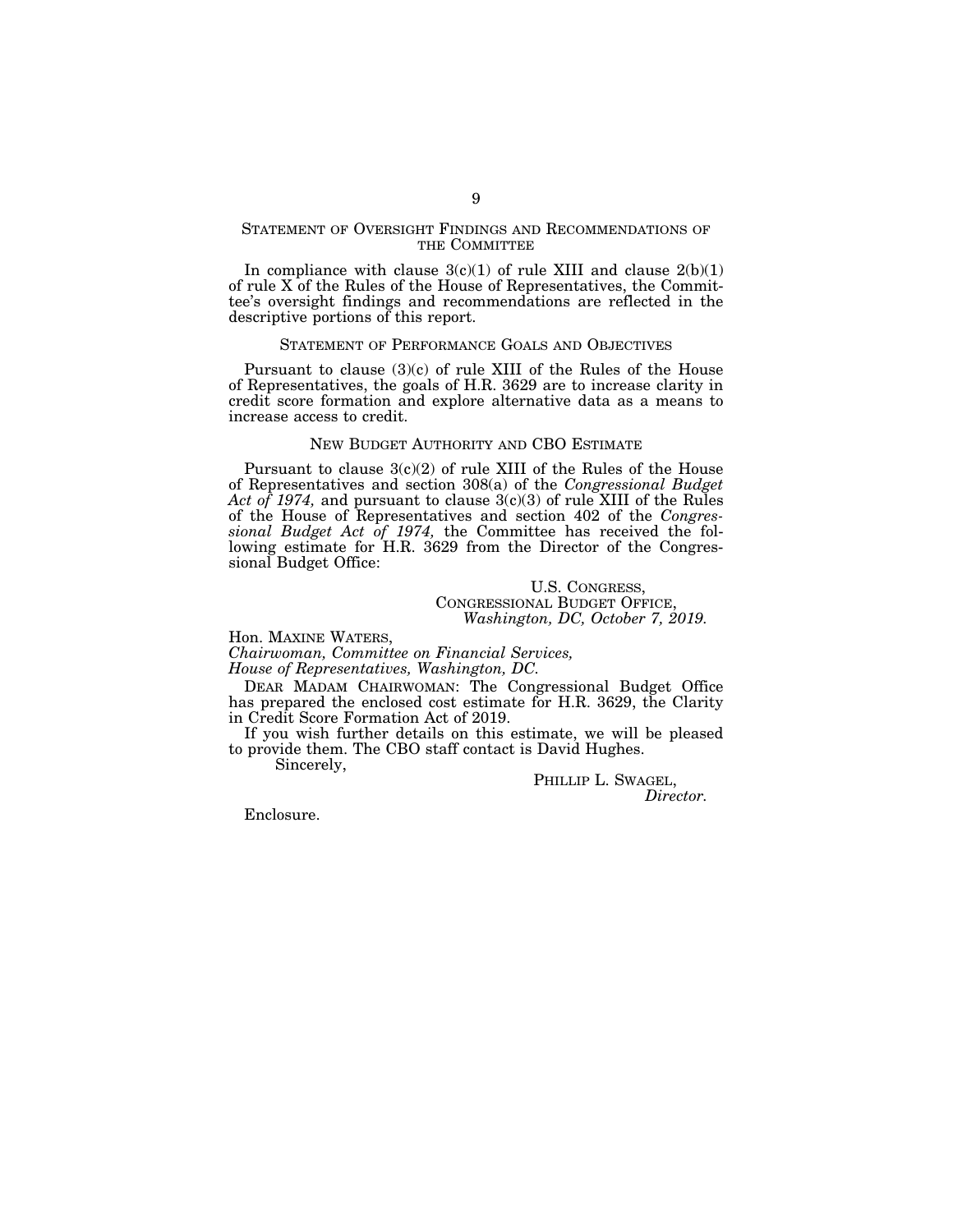| By Fiscal Year, Millions of Dollars                           | 2020 | 2020-2024                           | 2020-2029                                |
|---------------------------------------------------------------|------|-------------------------------------|------------------------------------------|
| <b>Direct Spending (Outlays)</b>                              |      | 5                                   | 10                                       |
| <b>Revenues</b>                                               | 0    |                                     |                                          |
| <b>Deficit Effect</b>                                         |      | 5                                   | 10                                       |
| <b>Spending Subject to</b><br><b>Appropriation (Outlays)</b>  |      |                                     |                                          |
| Statutory pay-as-you-go<br>procedures apply?                  | Yes  | <b>Mandate Effects</b>              |                                          |
| Increases on-budget deficits in any                           |      | Contains intergovernmental mandate? | No.                                      |
| of the four consecutive 10-year<br>periods beginning in 2030? | No.  | Contains private-sector mandate?    | Yes, Cannot<br><b>Determine</b><br>Costs |

Under H.R. 3629, the Consumer Financial Protection Bureau (CFPB) would establish standards for validating the accuracy and predictive value of credit scoring models. The bill would require the CFPB to conduct a biannual review of credit scoring models and would authorize the agency to prohibit the use of certain of those models. H.R. 3629 also would require the CFPB to study and report to the Congress about the effects of using traditional versus alternative modeling techniques to analyze nontraditional consumer report data as defined in the bill. Finally the bill would require the CFPB to assess the effects of including nontraditional data in consumer reports.

Using information from the CFPB, CBO estimates that enacting H.R. 3629 would increase direct spending by \$10 million over the 2020–2029 period. The cost of the legislation, detailed in Table 1, falls within budget function 370 (advancement of commerce).

TABLE 1.—ESTIMATED INCREASES IN DIRECT SPENDING UNDER H.R. 3629

| By fiscal year, millions of dollars- |  |                                              |  |                |       |  |              |               |               |
|--------------------------------------|--|----------------------------------------------|--|----------------|-------|--|--------------|---------------|---------------|
| 2020                                 |  | 2021 2022 2023 2024 2025 2026 2027 2028 2029 |  |                |       |  |              | 2020-<br>2024 | 2020-<br>2029 |
|                                      |  | $\mathbf{0}$                                 |  | $\overline{0}$ | 2 0 2 |  | $\mathsf{U}$ | h<br>h        | 10<br>10      |

CFPB is permanently authorized to request and receive funding from the Federal Reserve in an amount necessary to carry out its operations and can spend those amounts without further appropriation. CBO estimates that the CFPB would need about a dozen employees in 2020 to complete a final rule on credit scoring models and to carry out the study. CBO expects that biannual reviews would begin in 2021 and would require six employees for each review. CBO estimates that the cost for each additional CFPB employee would be \$200,000 in 2020.

H.R. 3629 would impose private-sector mandates as defined in the Unfunded Mandates Reform Act (UMRA) by:

• Requiring developers of credit scoring models to comply with new standards for validating the accuracy and predictive value of their models, and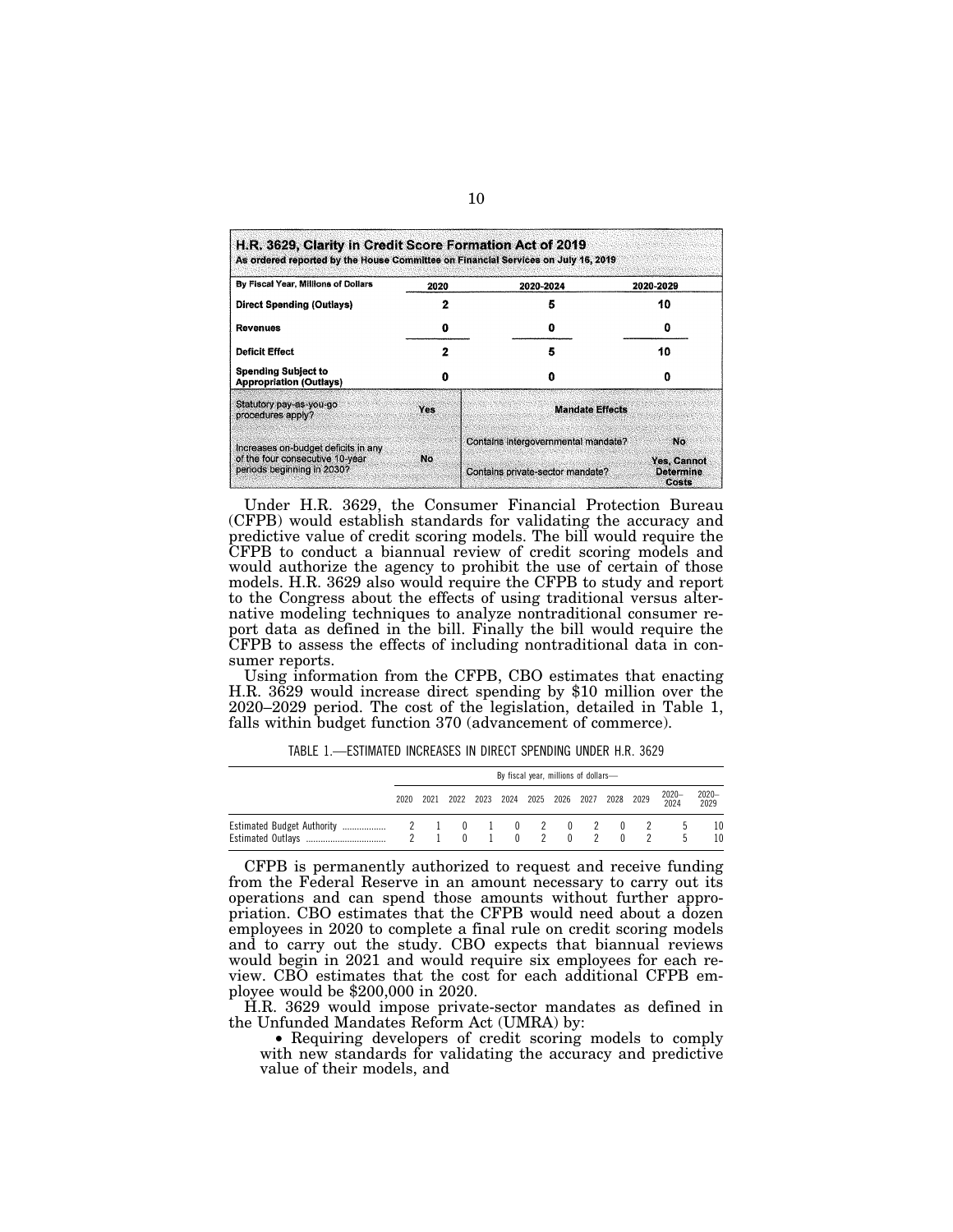• Prohibiting, in some circumstances, developers from considering or including factors that the agency deems inappropriate in a credit scoring model.

Regulations established by the CFPB to implement those provisions would apply to any person creating, maintaining, using, or purchasing credit scoring models.

The mandates' costs would be the expenses incurred to comply with the new CFPB regulations. Because the agency has not yet issued those regulations, CBO cannot determine whether the cost of the mandates would exceed the private-sector threshold established in UMRA (\$164 million in 2019, adjusted annually for inflation).

H.R. 3629 contains no intergovernmental mandates as defined in UMRA.

The CBO staff contacts for this estimate are David Hughes (for federal costs) and Rachel Austin (for mandates). The estimate was reviewed by H. Samuel Papenfuss, Deputy Assistant Director for Budget Analysis.

### COMMITTEE COST ESTIMATE

Clause  $3(d)(1)$  of rule XIII of the Rules of the House of Representatives requires an estimate and a comparison of the costs that would be incurred in carrying out H.R. 3629. However, clause  $3(d)(2)(B)$  of that rule provides that this requirement does not apply when the committee has included in its report a timely submitted cost estimate of the bill prepared by the Director of the Congressional Budget Office under section 402 of the *Congressional Budget Act*.

#### UNFUNDED MANDATE STATEMENT

Pursuant to Section 423 of the *Congressional Budget and Impoundment Control Act* (as amended by Section 101(a)(2) of the *Unfunded Mandates Reform Act*, Pub. L. 104–4), the Committee adopts as its own the estimate of federal mandates regarding H.R 3629, as amended, prepared by the Director of the Congressional Budget Office.

#### ADVISORY COMMITTEE

No advisory committees within the meaning of section 5(b) of the Federal Advisory Committee Act were created by this legislation.

## APPLICATION OF LAW TO THE LEGISLATIVE BRANCH

H.R. 3629 does not apply to terms and conditions of employment or to access to public services or accommodations within the legislative branch.

#### EARMARK STATEMENT

In accordance with clause 9 of rule XXI of the Rules of the House of Representatives, H.R. 3629 does not contain any congressional earmarks, limited tax benefits, or limited tariff benefits as described in clauses  $9(e)$ ,  $9(f)$ , and  $9(g)$  of rule XXI.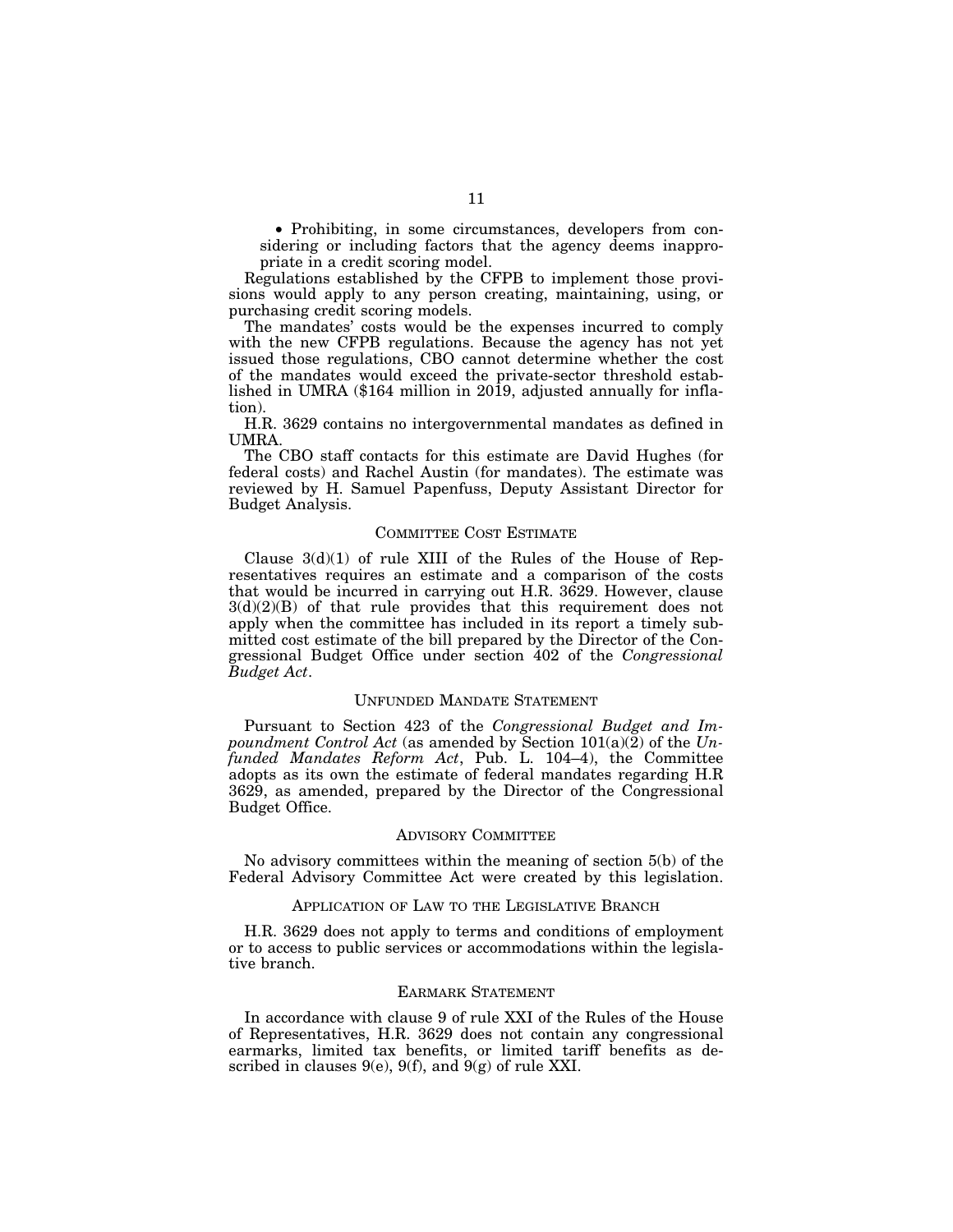#### DUPLICATION OF FEDERAL PROGRAMS

Pursuant to clause  $3(c)(5)$  of rule XIII of the Rules of the House of Representatives, the Committee states that no provision of H.R. 3629 establishes or reauthorizes a program of the Federal Government known to be duplicative of another federal program, a program that was included in any report from the Government Accountability Office to Congress pursuant to section 21 of Public Law 111–139, or a program related to a program identified in the most recent Catalog of Federal Domestic Assistance.

#### CHANGES IN EXISTING LAW MADE BY THE BILL AS REPORTED

In compliance with clause 3(e) of rule XIII of the Rules of the House of Representatives, changes in existing law made by the bill, H.R. 3629, as reported, are shown as follows:

#### CHANGES IN EXISTING LAW MADE BY THE BILL, AS REPORTED

In compliance with clause 3(e) of rule XIII of the Rules of the House of Representatives, changes in existing law made by the bill, as reported, are shown as follows (new matter is printed in italic and existing law in which no change is proposed is shown in roman):

# **FAIR CREDIT REPORTING ACT**

# **TITLE VI—CONSUMER CREDIT REPORTING**

Sec. 601. Short title.

| 630. Credit scoring models. |  |  |  |
|-----------------------------|--|--|--|
|                             |  |  |  |

#### *§ 630. Credit scoring models*

*(a) VALIDATED CREDIT SCORING MODELS.—Not later than 1 year after the date of the enactment of this section, the Bureau shall (in consultation with the Board of Governors of the Federal Reserve System, the Comptroller of the Currency, the Board of Directors of the Federal Deposit Insurance Corporation, and the National Credit Union Administration Board) issue final regulations applicable to any person that creates, maintains, utilizes, or purchases credit scoring models used in making credit decisions to establish standards for validating the accuracy and predictive value of all such credit scoring models, both before release for initial use and at regular intervals thereafter, for as long as such credit scoring models are made available for purchase or use by such person.* 

*(b) PROHIBITION.—At least once every 2 years, the Bureau shall conduct a review of credit scoring models to determine whether the use of any particular factors, or the weight or consideration given to certain factors by credit scoring models, is inappropriate, including if such factors do not enhance or contribute to the accuracy and predictive value of the models. Upon the conclusion of its review, the*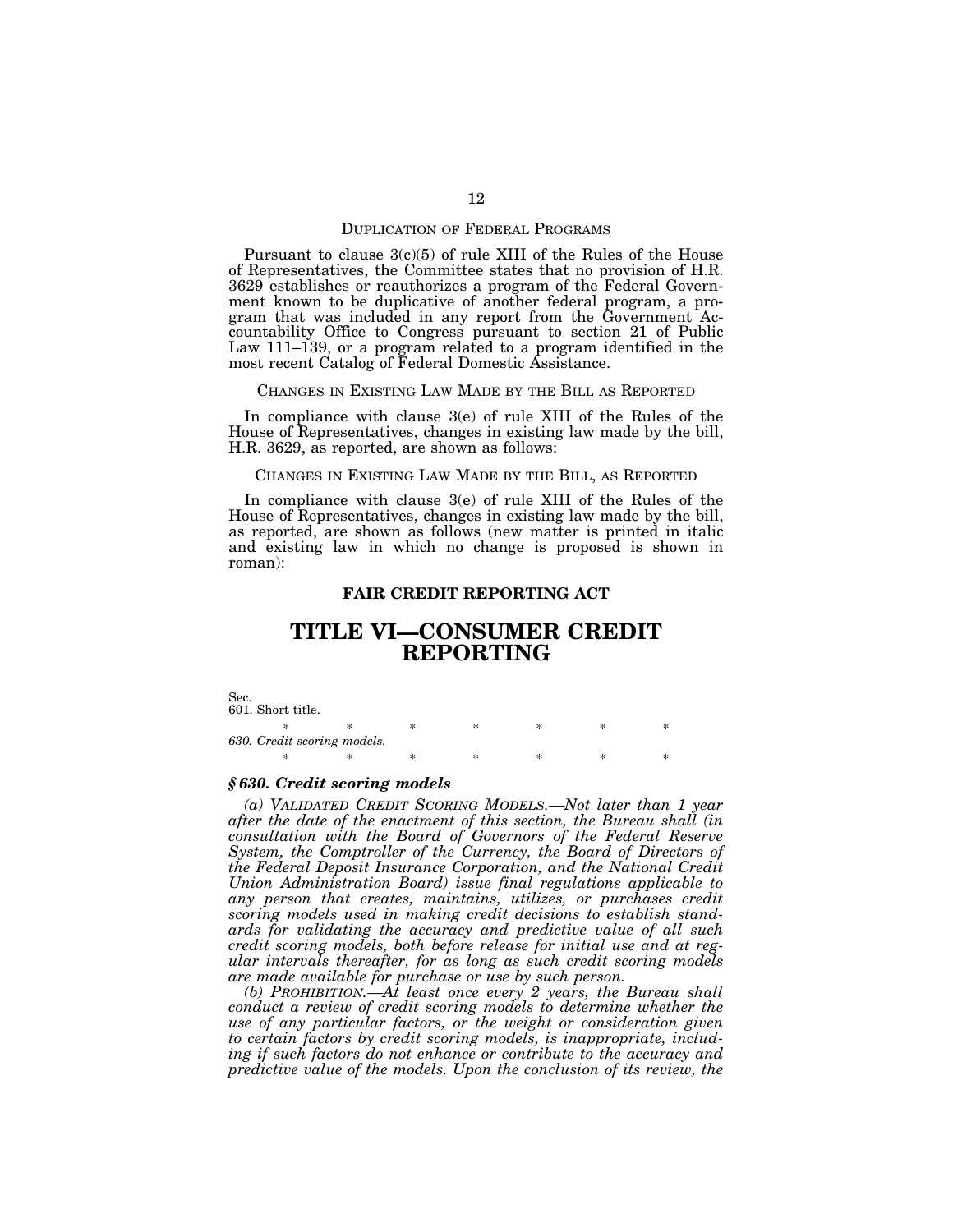*Bureau may prohibit a person described in subsection (a) from weighing, considering, or including certain factors in, or making available for purchase or use, certain credit scoring models or versions, as the Bureau determines appropriate.* 

\* \* \* \* \* \* \*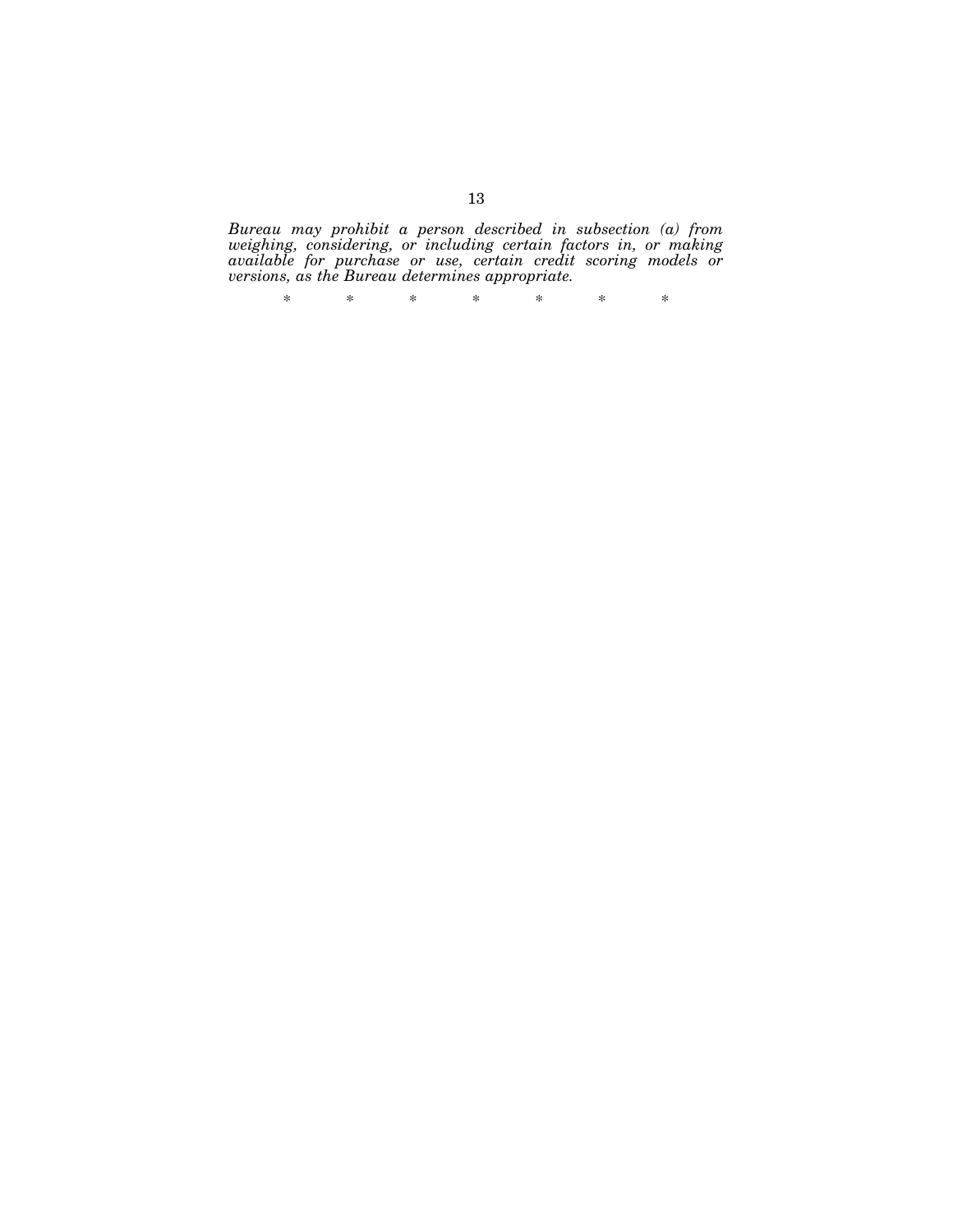# MINORITY VIEWS

H.R. 3629, the *Clarity in Credit Score Formation Act of 2019,* is an unnecessary expansion of federal authority that will ultimately undermine consumer access to credit by turning underwriting standards over to the federal government. The result will undoubtedly limit access to credit offered by financial institutions. In turn, financial institutions would no longer have access to a comprehensive analysis of a customer's ability to repay.

H.R. 3629 would transfer control of credit scoring model development to the Consumer Financial Protection Bureau (CFPB). Credit scores are proprietary tools developed by private companies that rely on sophisticated algorithms and predictive scoring data. Moreover, the CFPB already possesses the authority to conduct oversight of credit scoring through its 2015 Larger Participant Rule.

Committee Republicans are concerned by the CFPB's authority over the specific factors comprising credit scoring. Despite comments made by the bill's proponents during the July 18, 2019 markup, H.R. 3629 clearly directs the CFPB to ''At least once every 2 years . . . conduct a review of credit scoring models to determine whether the use of any particular factors, or the weight of consideration given to certain factors by credit scoring models, is inappropriate, *including* if such factors do not enhance or contribute to the accuracy and predictive value of the models (emphasis added).'' The bill further allows the CFPB to prohibit certain factors to be weighed, considered, or included in credit scoring models. Committee Republicans are concerned that such broad authority would not only have the effect of limiting access to credit and pose underwriting risks but could also stifle credit score innovation.

Republicans support the provision that would direct the CFPB to evaluate and conduct a study on the use of non-traditional data. Congressman Barr offered an amendment during the markup that would authorize the study language found in H.R. 3629. The amendment was defeated in Committee on a party line vote of 25– 33.

On the whole, Republicans believe this legislation is a solution in search of a problem. Committee Republicans believe this legislation will be detrimental to consumers by limiting information available to the private sector. The result will not be increased access to credit; rather, impaired underwriting will likely result in financial institutions reverting to more conservative lending practices.

> DAVID KUSTOFF. TOM EMMER. WILLIAM R. TIMMONS IV. TED BUDD. ROGER WILLIAMS. J. FRENCH HILL. JOHN W. ROSE.